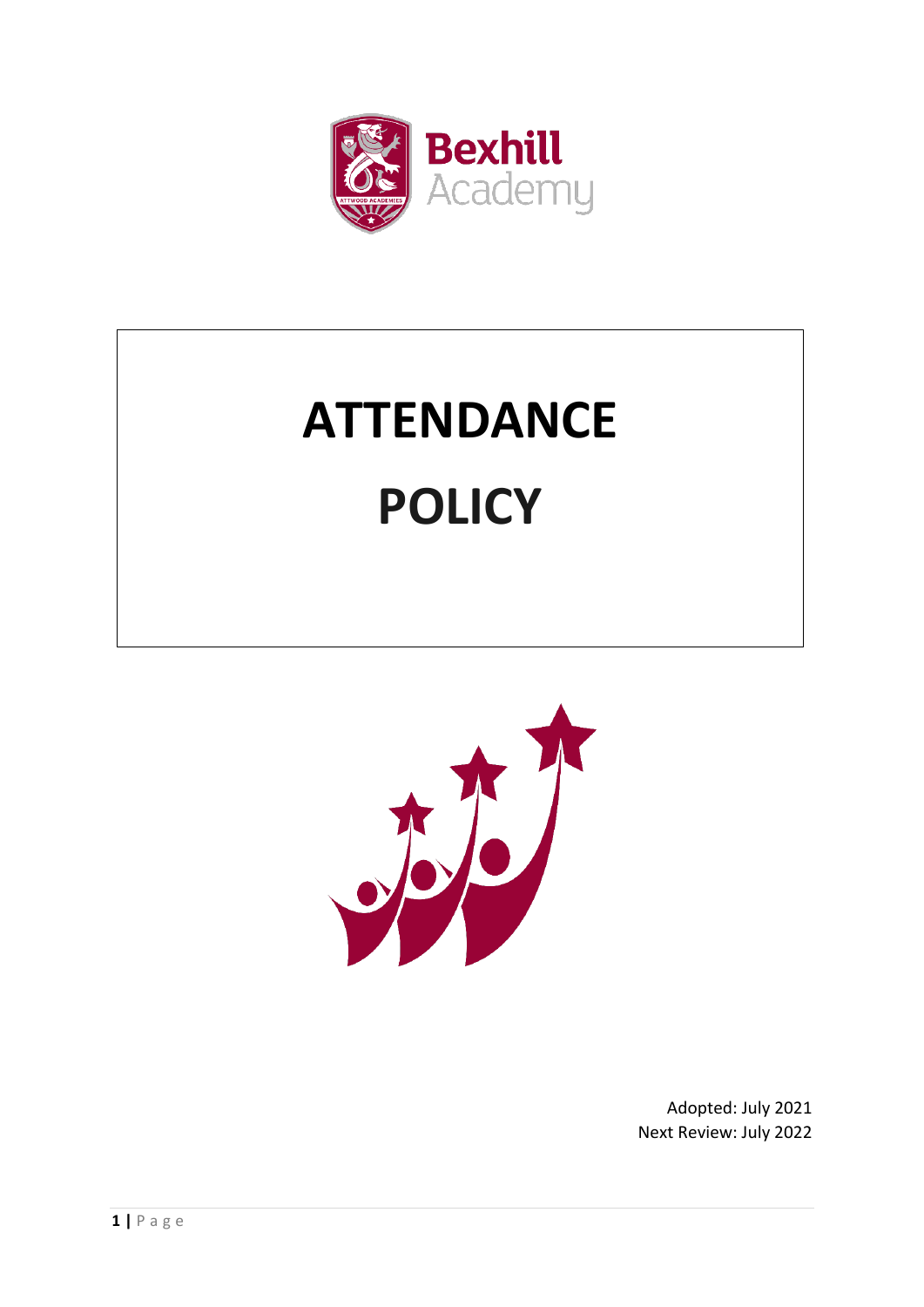# **ATTENDANCE POLICY For Bexhill Academy**

This policy was adopted on July 2021 This policy is due for review on July 2022

#### **Aims and Principles:**

Regular school attendance is essential if students are to achieve their full potential. Bexhill Academy believes that regular school attendance is the key to enabling students to maximise the educational opportunities available to them and become resilient, confident and competent adults who are able to realise their full potential and make a positive contribution to their community. Our expectation for attendance is 100%.

Bexhill Academy values all students and we will work with families to identify the reasons for unsatisfactory attendance and try to resolve any difficulties. Our Attendance Policy should not be viewed in isolation; it is a strand that runs through all aspects of school improvement, supported by our policies on safeguarding, bullying, behaviour and SEN.

#### **Responsibilities:**

**Parents must ensure that children of compulsory school age receive efficient full-time education suitable to their age, ability and aptitude, either by regular attendance at school or otherwise. A child is of Compulsory School Age at the beginning of the term following their 5th birthday. A child ceases to be of compulsory school age on the last Friday in June of the school year in which they reach the age of 16.**

**Under the Education Act 1996, the Local Authority has a statutory responsibility to ensure that parents secure education for children of compulsory school age and where necessary, use legal enforcement.**

**We ask you to support the academy by sending your child into school to access their learning. Do not keep them at home for unnecessary reasons, including minor illness. If you have any concerns regarding your child's attendance at school, your first action should be to contact your child's Form Tutor so that any issues or concerns can quickly be resolved.**

#### **Context**

Bexhill Academy is a community school that recognises the staff, parents/carers and students play an important part in making it successful. We aim for an environment that enables and encourages all members of the community to reach for "Brilliance". School closures over the past two years has meant education had been disrupted for all students. Therefore, for our students to be able to gain the most from their education it is vital they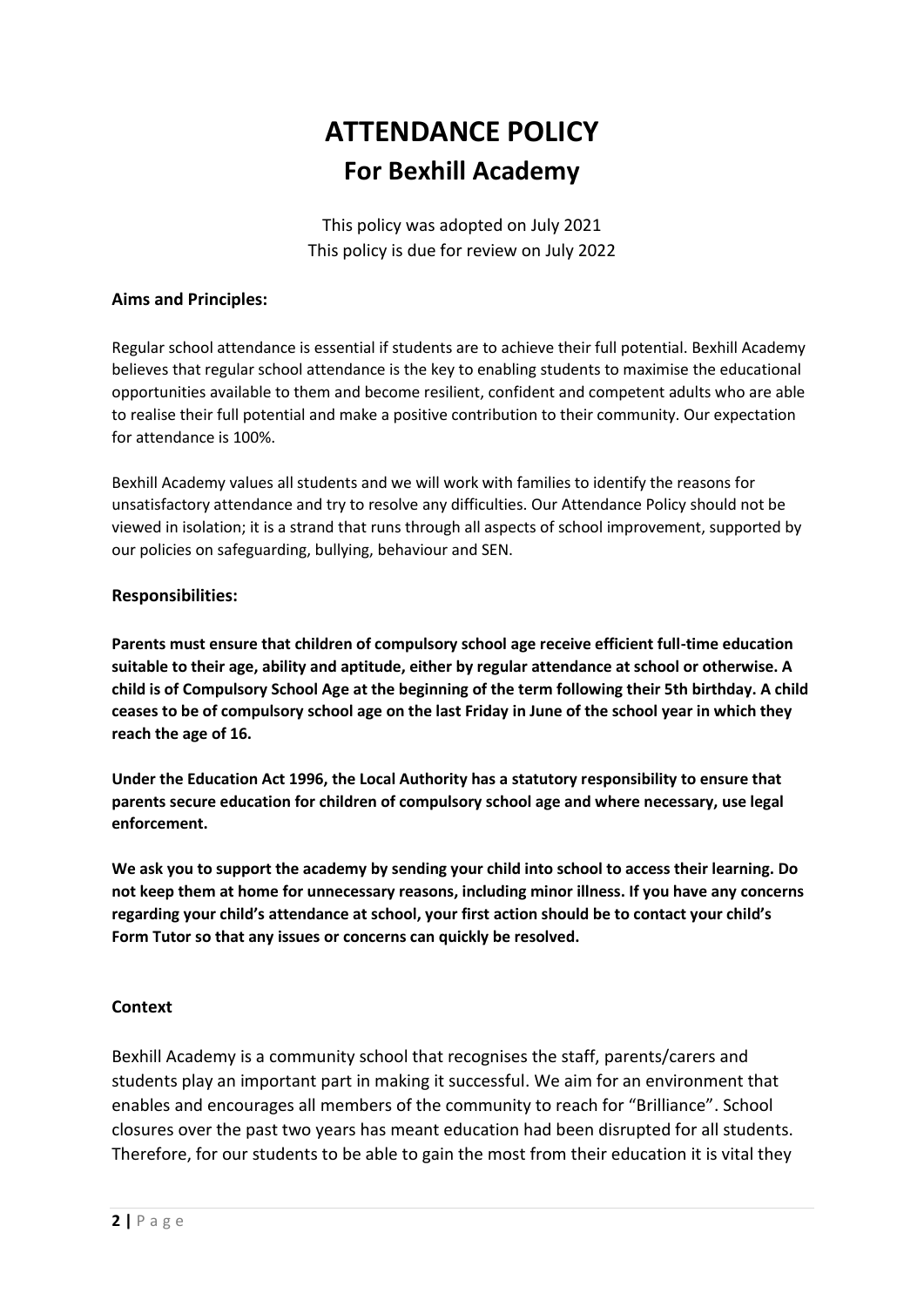attend regularly and should be at school, on time, every day unless the reason for absence is unavoidable.

- Bexhill Academy is a larger than average mixed Academy with students serving the coastal town of Bexhill with 1453 students on roll.
- 32.57% of students are currently eligible for support through the pupil premium.
- The proportion of students on the special needs register is 25.26% The proportion of students supported through a statement of special educational needs is 1.93%
- The academy has a small, local authority funded, unit for students with autism (LINK) with 12 places.
- The academy is in the  $4<sup>th</sup>$  quintile (more deprived) for deprivation, higher than the National Average
- 87.8% of students are White British, with 93.8% having English as a first Language. EAL – 6.4 (93 students)
- Children with medical condition : 17.3%
- $CIA:1.1%$
- Young Carers : 2.6%

# **Why is Regular Attendance so Important**

Any absence affects the pattern of a student's schooling and regular absence will seriously affect their learning.

Learning at our school is very interactive, requiring the participation of the students with the teacher and one another during class. This is adversely affected when a student is absent or habitually late – not only for that student, but for the dynamics of the entire class both during their absence as well as upon their return, when time is taken to reintegrate them into the learning context of the class.

In addition, non-attendance at school can be detrimental to developing the confidence and resilience skills required to be successful adults. We want our students to "Be the Best" and this means being a fully engaging member of our community.

Ensuring your child's regular attendance at the academy is your legal responsibility and permitting absence from the academy without a good reason creates an offence in law and may result in prosecution. Being absent for a cold, "not feeling up to it" or having a headache would not be tolerated in the work place and so at Bexhill Academy we mirror these same expectations.

# **Safeguarding**

Students may be at risk of harm if they do not attend school regularly. Safeguarding the interests of each child is everyone's responsibility and within the context of this school,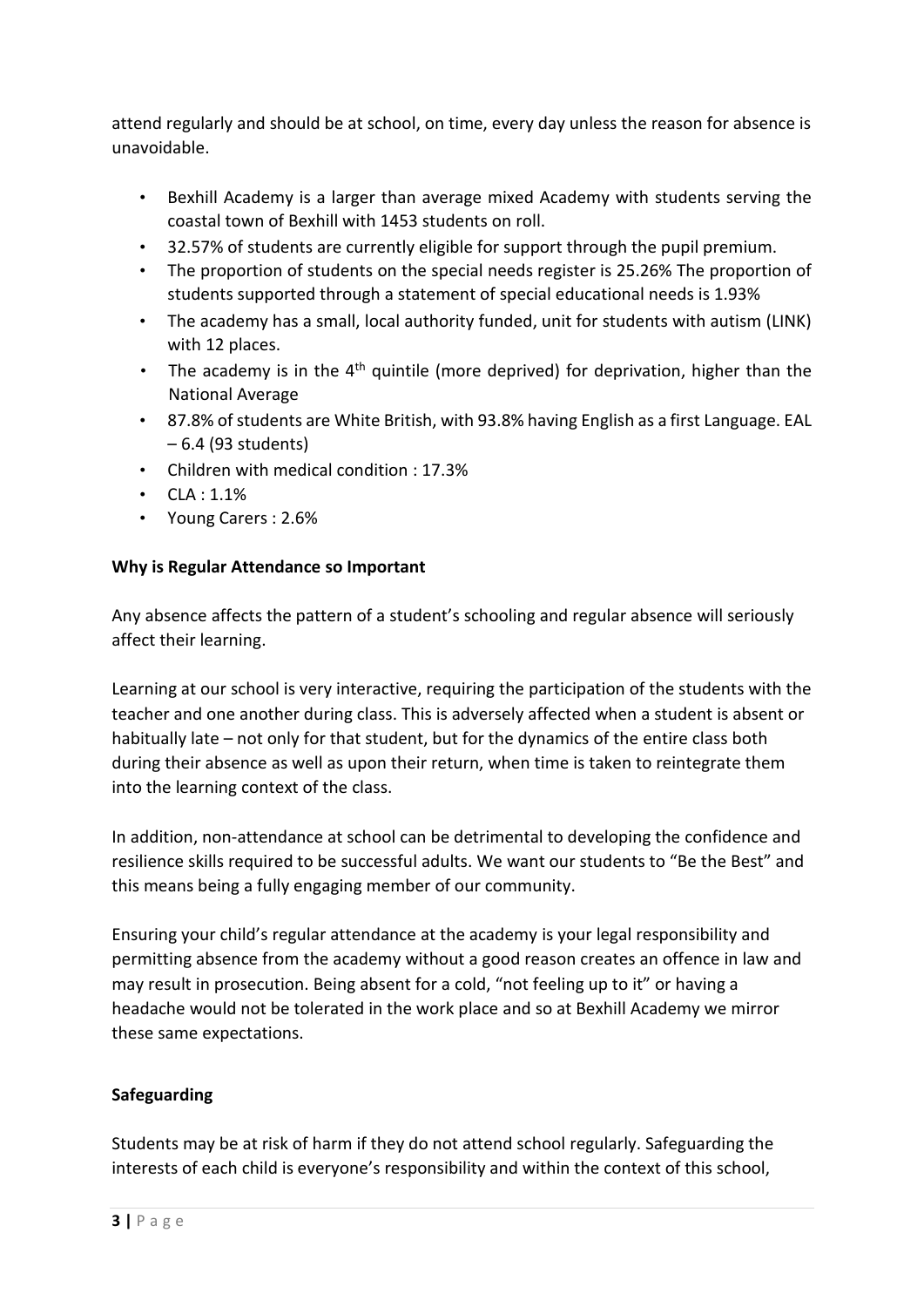promoting the welfare and life opportunities for every student encompasses: Attendance, Behaviour Management, Health and Safety, Access to the Curriculum and Anti-bullying. Failing to attend school on a regular basis will be considered as a safeguarding matter. Priority students will be monitored daily to review their attendance and appropriate safeguarding actions taken as required.

**In accordance with Keeping Children Safe in Education, 2021, we recognise that Children Missing Education are at significant risk of underachieving, being victims of harm, exploitation or radicalisation, and becoming NEET (not in education, employment or training) later in life.**

# **Promoting Regular Attendance**

Helping to create a pattern of regular attendance is everybody's responsibility – parents/carers, students and all members of school staff.

We expect all parents/carers to promote good attendance at the academy.

To help us all to focus on this the academy will:

- Give you details on attendance in our academy newsletter
- Report to you throughout the academic year on how your child is performing in school and what their attendance rate is
- Celebrate good attendance by displaying class achievements and individual achievements
- Reward good or improving attendance
- Take appropriate disciplinary action on students who arrive late to school and lessons
- Promote student attendance through tutor time activities, assemblies and attendance incentive programmes

We understand the concerns of many of our parents/carers and students regarding the impact of the Covid 19 school closure period on learning and progress. The academy will be working with you and your child to provide additional learning and support opportunities. Where students are unable to access this support due to absence they may be required to attend additional sessions after school and/or catch up sessions on a Saturday – these will be non-negotiable. At Bexhill Academy we want every student to succeed.

# **Absence Procedures**

If a student is absent it is the parent/carer's responsibility to:

Contact us as soon as possible on the first day of absence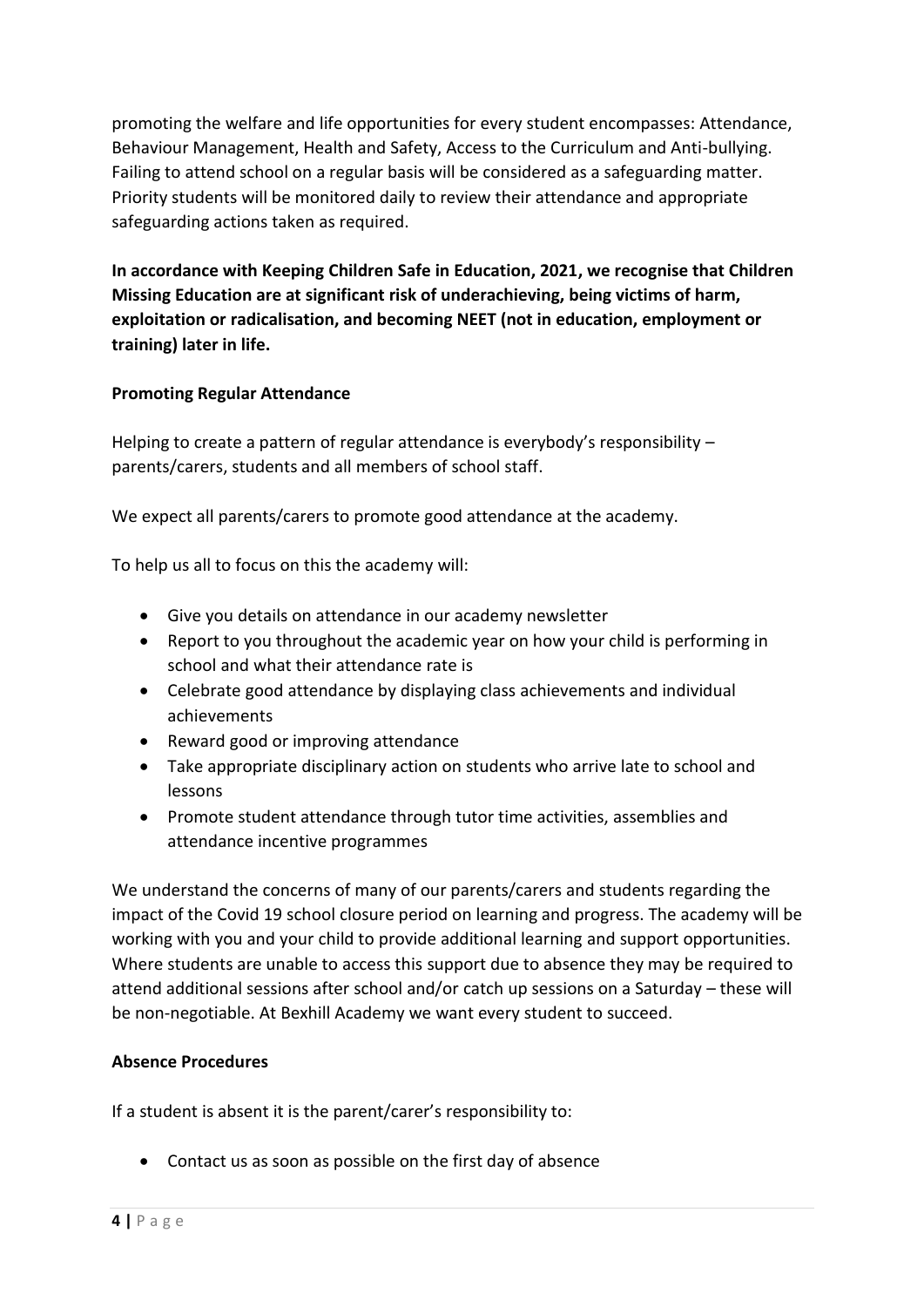- Send a letter in on the first day of return with an explanation of the absence, even if you have already telephoned us
- You can call into the academy and report to reception

If a student is absent we will:

- Text/phone the parent/carer on the first day of absence if we have not heard from you
- Send a letter informing you of their absence if we have received no notification from you
- Carry out a Home Visit
- If absence persists your child's Pastoral Manager or the Attendance Officer will contact you to discuss this. Our administration team will also write to you to highlight this.
- If after 3 weeks there is still no improvement we will refer the matter to the SLT Lead for Attendance
- Medical evidence will also be requested for absences of 3 days or more
- Where absence is related to family illness, family medical evidence may be requested.

Where a child has been absent without parent/carer contact, the police may be called to carry out a welfare check.

# **Targets**

The academy has targets to improve attendance and every student has an important part to play in meeting these targets – we expect 100% attendance for all of our students. Through the academy year we monitor absences and punctuality to show us where improvements need to be made. Information on any projects or initiatives that will focus on these areas will be provided in our academy magazine and we ask for your full support.

# **Expectation for students**

Irregular attendance means that students will miss out on aspects of the educational experience on offer at Bexhill Academy.

Students need to understand that if they are absent or late they will not get access to their entitlement of learning for success. Furthermore, their development of their social skills, key learning skills and their ability to achieve academically will be severely compromised. Students should:

• Aim for 100% attendance, only being absent through genuine illness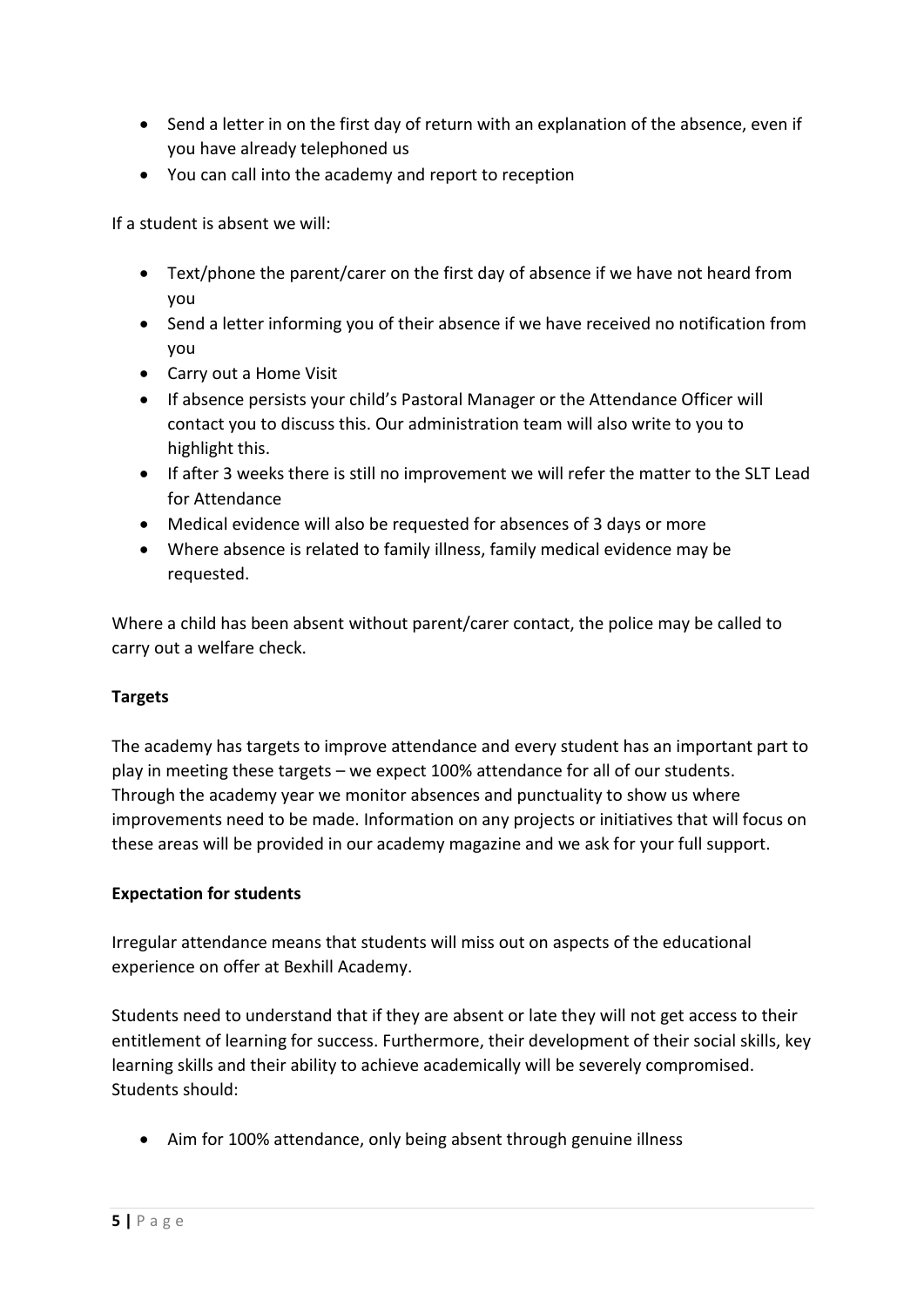- Arrive at school by 8.20am in time for Period 1 at 8.30am and be punctual to every lesson
- Register at reception if they are late
- Bring a note from home explaining the reason for absence following every session of absence

See individual teachers and catch up work missed during the period of absence **Attendance Officer – Mrs N Ashdown – [nikki.ashdown@bexhillacademy.org](mailto:nikki.ashdown@bexhillacademy.org)**

The role of the Academy's Attendance and Welfare Officer is to help the Academy improve attendance and meet the needs of children and young people by supporting and advising them and their families using a range of different tools, i.e. group mentoring, liaising with outside agencies, informing parents/carers of their rights and responsibilities in relation to regular academy attendance and the process of legal proceedings in relation to non-school attendance.

They also help the Academy develop appropriate strategies in partnership with other agencies to maintain and/or improve levels of attendance to help ensure the Academy's performance indicators and targets are met. The Attendance Officer works together with Pastoral Managers and SLT on a weekly basis to ensure consistency and delivers training to staff regarding academy attendance strategies as appropriate.

# **Summary**

The academy has a legal duty to publish its absence figures to parents/carers and to promote attendance. Equally, parents/carers have a duty to make sure their child attends and arrives on time. All academy staff are committed to working with parents/carers and students as the best way to ensure as high a level of attendance as possible.

Nationally, only 20% of students with attendance below 80% achieve 5 Levels 5-9 grades at GCSE.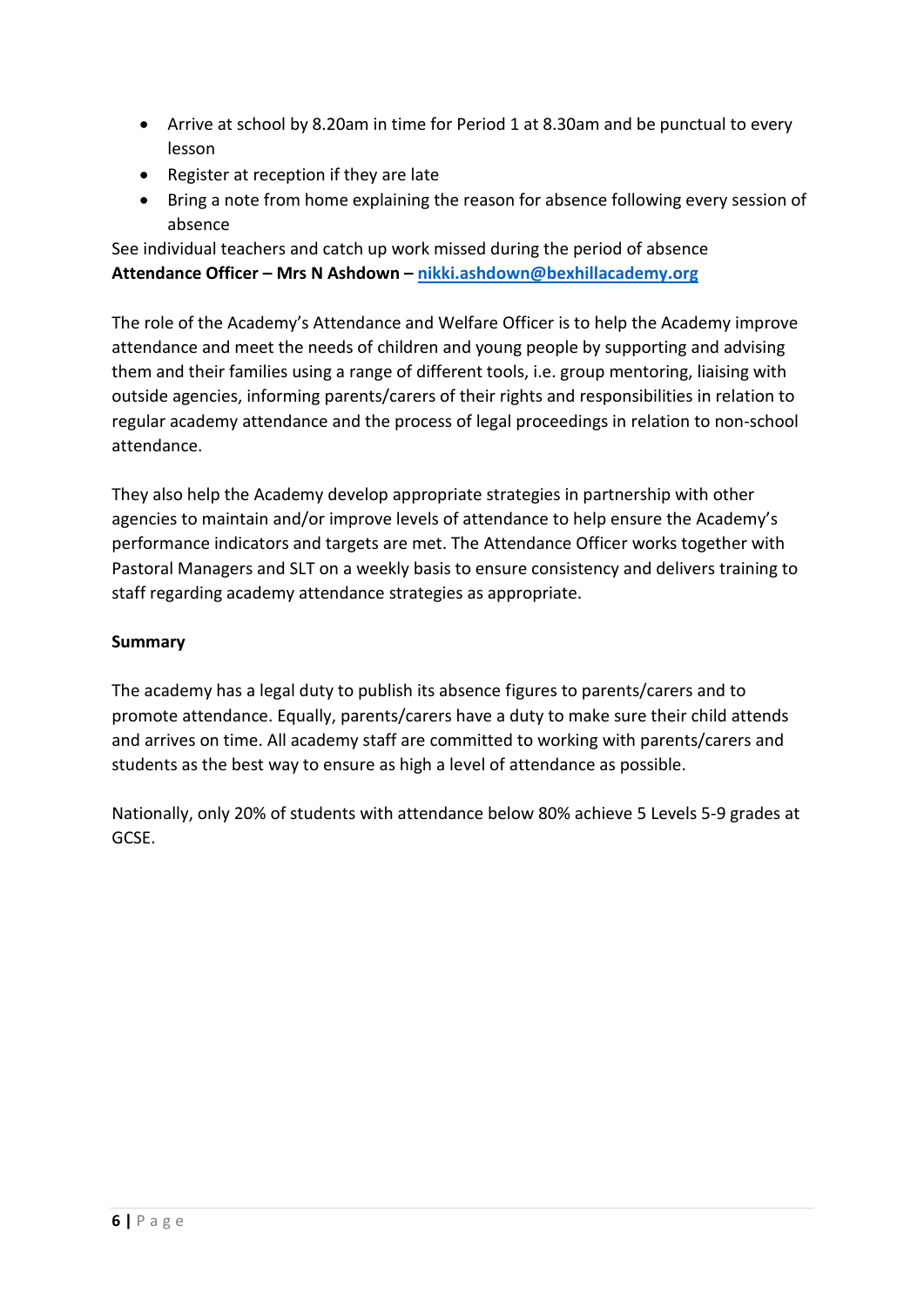#### **APPENDIX – OTHER INFORMATION**

#### **Understanding Types of Absence**

Every half day absence from school has to be classified by the academy (not the parents/carers), as either AUTHORISED or UNAUTHORISED. This is why we require information about the cause of any absence.

Authorised absences are morning or afternoons away from the academy for a good reason, like medical/dental appointments which UNAVOIDABLY fall in academy time, emergencies or other reasons the **academy** deems to be unavoidable (e.g. family grievances). Students will not be allowed to leave the academy for medical appointments without a note or appointment card.

Students with on-going medical conditions may have an Individual Health Care Plan in place that outlines reasonable adjustments to a student's timetable where CURRENT medical evidence to support this is in place.

Regular days off ill may be challenged by letter. Where possible, a doctor's note, hospital notice or prescription should be presented to the academy following a medical absence or illness. Lack of medical evidence for these days off will lead to the academy unauthorising the absence. This may result in the issue of a Fixed Penalty Notice. High levels of authorised absence can lead to the involvement of the East Sussex Behaviour

and Attendance Service.

Unauthorised absences are those which the academy does not consider reasonable and for which no authorisation has been given. This type of absence can lead to sanctions and/or legal proceedings. Unauthorised absence includes:

- Parents/carers keeping students off school unnecessarily
- Truancy before or during the academy day
- Absences which have never been properly explained
- Students who arrive at the academy too late to get a mark
- Shopping, looking after other siblings or birthdays
- Day trips and holidays in term time. Holidays should be taken during the school holidays. The Education (Pupil Registration) (England) (Amendment) Regulations 2013, SI 2013 No 756, amended the Education (Pupil Registration) (England) Regulations 2006, SI 2006 No. 1751, to remove references to family holiday and extended leave.

**Fixed Penalty Notices will be issued by East Sussex Behaviour and Attendance Service for unauthorised holiday absence during term time. This fine is payable at £60 per child, per parent**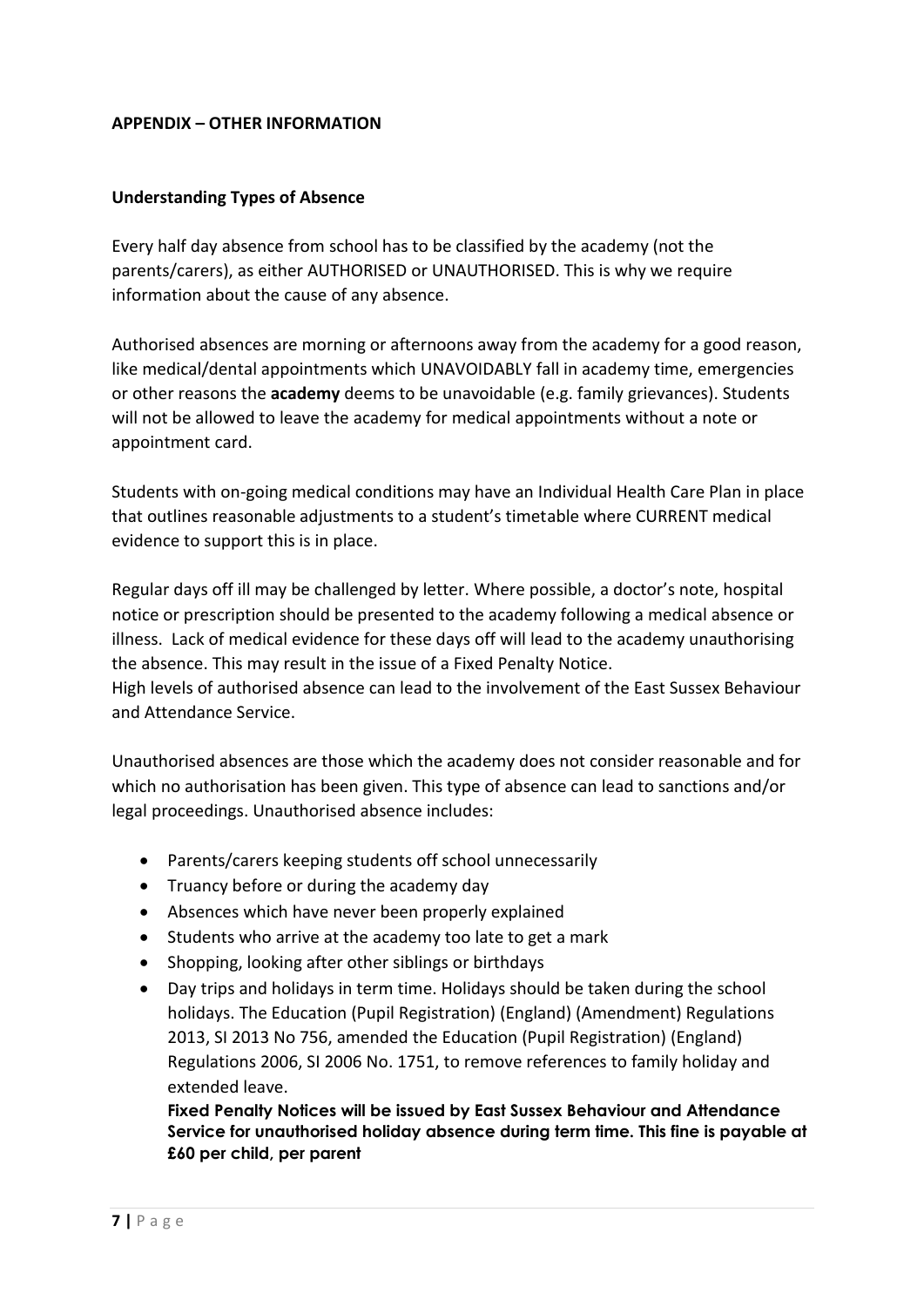Whilst any student may be off school because they are ill, sometimes they can be reluctant to attend the academy. Any problems with regular attendance are best resolved between the academy, the parents/carers and the student. If the student is reluctant to attend, it is never advisable to cover up their absence or to give in to pressure to excuse them from attending. This gives the impression that attendance does not matter and usually makes things worse. Please contact your child's Pastoral Manager or the Attendance Officer if you have any concerns regarding their attendance.

# **Persistent Absenteeism**

A student becomes a "persistent absentee" when they miss 10% or more schooling across the academy year for **whatever reason**. Absence at this level is doing considerable damage to any student's educational prospects and we need parents/carers' full support and cooperation to tackle this.

We monitor all absence thoroughly. Any case that is seen to have reached the PA mark or is at risk of moving towards that mark is given priority and the parent/carer will be informed of this. PA students are tracked and monitored carefully through our regular attendance tracking. Students are also likely to be involved in other interventions where absence affects attainment.

Selected PA students and their parents/carers may be subject to an Action Plan with a Pastoral Manager, Attendance Officer or Assistant Principal. The plan may include additional support through a mentor and participation in group activities around raising attendance.

# **Lateness**

Poor punctuality is not acceptable. If a student missed the start of the day they can miss essential work, late arriving students also disrupt lessons, which can be embarrassing for the student and also encourage absence. Students who are late to the academy will receive Behaviour Points in line with the academy Behaviour Policy and an after school detention.

The academy day starts at 8.30am and we expect all students to be in class at that time. Students should aim to be at the academy by 8.20am. The academy is open from 7.45am.

Registers are marked immediately and submitted by academy staff by 8.45am. A student will receive a late mark if they are not in class by 8.30am. All students arriving after 8.30am will be required to sign in with a member of the morning Duty Team via reception.

At 9.00am the registers will be closed. In accordance with the Regulations, if a student arrives after that time they will receive a mark that shows them to be on site, but this will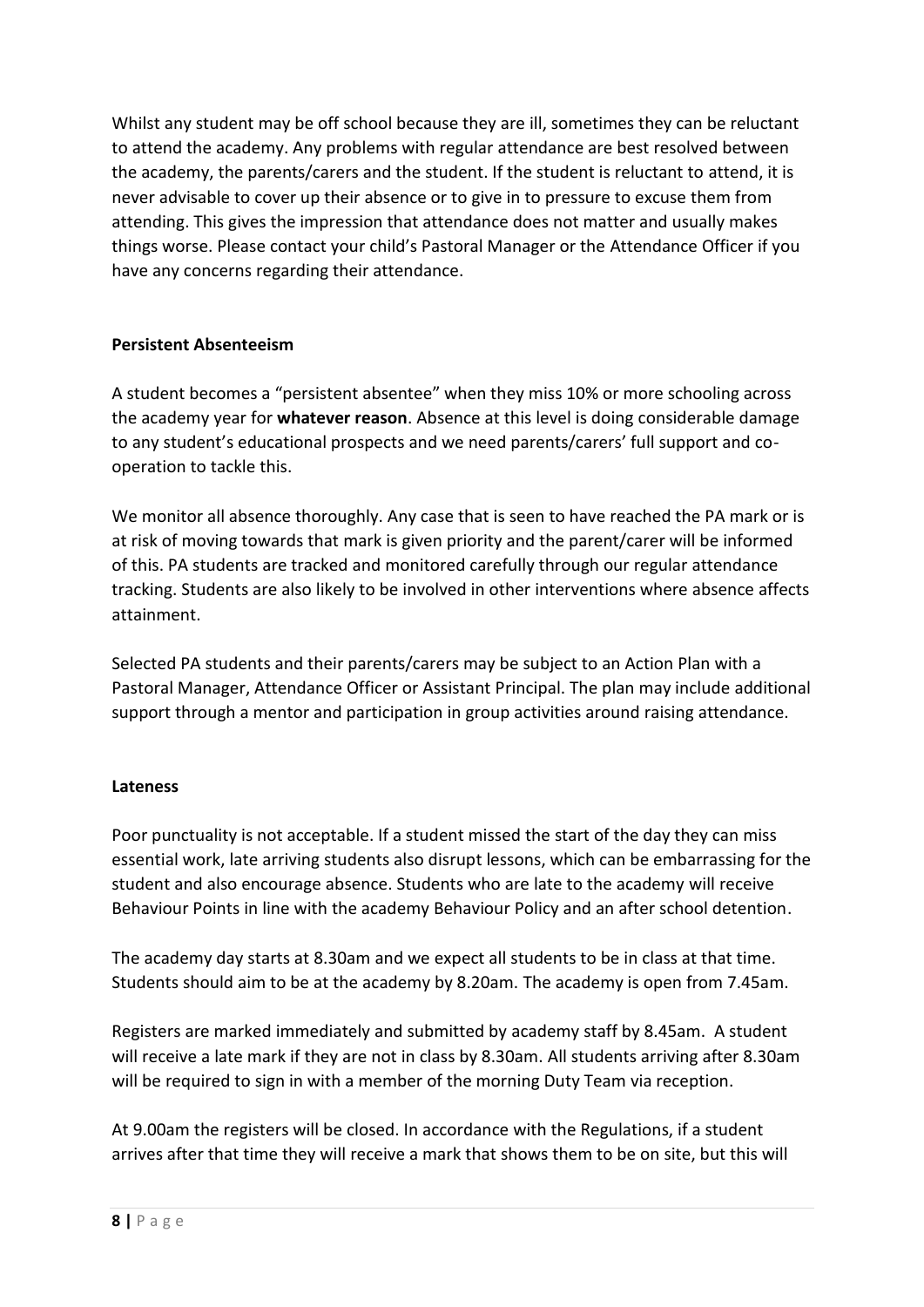not count as a present mark and it will mean they have an unauthorised absence. This may mean that you could face the possibility of prosecution if the problem persists.

# **Withdrawals from Learning in Term Time**

As parents/carers, you can best support your child by encouraging good attendance at school.

Taking holidays in term time will affect a student's schooling as much as any other absence and we expect parents/carers to help us by not taking your child away in academy time. Remember that any savings you think you may make by taking a holiday in school time are offset by the cost to your child's education. There is **no** automatic entitlement in law to time off in academy time to go on holiday and at Bexhill Academy holidays in term time will only be authorised in exceptional circumstances, for example a parent/carer in the forces being deployed for a tour of duty overseas.

Children must attend every time the academy requires. The only exceptions are the ones set out in the legislation: sickness, unavoidable causes, religious holidays, authorised absences, local authorities' failure to make statutory travel arrangements, or, where the child has no fixed abode, the parent's need to travel for business (subject to certain conditions).

If there are very exceptional circumstances the academy may authorise a leave of absence – in these circumstances the parent/carer should apply to the Principal using the Withdrawal from Learning Form available from reception or the academy website. All applications in these exceptional circumstances must be made in advance. In making a decision the academy will consider the circumstances of each application individually, including any previous pattern of absence in term time. It is important that you understand the circumstances when leave in term time will **not** be agreed by us:

- In the month of September
- When a student is just starting the academy. This is very important as your child needs to settle into their new environment as quickly as possible.
- Immediately before and during assessment periods
- When a student's attendance record already includes any level of unauthorised absence

# **Excluded children**

When a child is excluded from school, the parent will be responsible for ensuring that their child is not found in a public place during normal school hours on the first five days of each and every fixed period or permanent exclusion. (Section 103 Education and Inspections Act)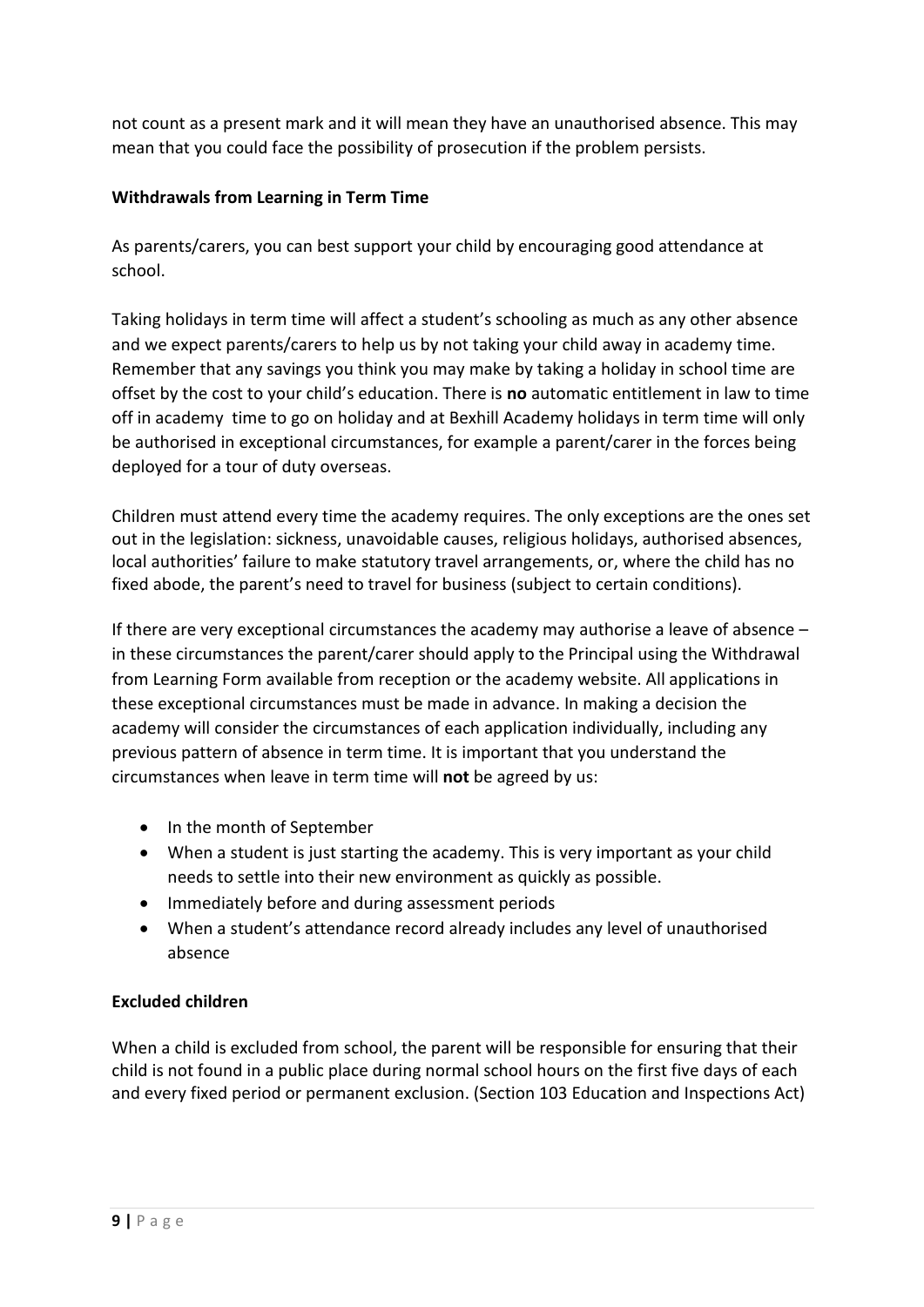# **Legislative Framework for School Attendance and Absence**

The legal framework governing school attendance and the responsibilities of parents of excluded pupils, schools/ academies and the LA is set out in a succession of acts, regulations and other guidance.

#### **Education Act 1996**

Under Section 7 of the Act: the parent is responsible for making sure that their child of compulsory school age receives efficient full time education that is suitable to the child's age, ability and aptitude and to any special educational needs that the child may have, this can be by regular attendance at school, or otherwise (the parent can choose to educate their child themselves). If it appears to the LA that a child of compulsory school age is not receiving a suitable education, either by regular attendance at school or otherwise then they must begin procedures for issuing a School Attendance Order under Section 437 of the Education Act 1996.

If a child of compulsory school age who is registered at a school fails to attend the school regularly the parent is guilty of an offence under Section 444(1) of the Education Act 1996. In addition, if it can be proved that a parent knew of the child's non-attendance and failed to act, then they may be found guilty under Section 444(1 A). This offence (known as the higher or aggravated offence) can lead to a warrant being issued compelling a parent to attend court and conviction may result in a higher level fine and/or a custodial sentence.

On 6 April 2017, in the case of Isle of Wight Council v Platt [2017] UKSC 28, the Supreme Court ruled that the word 'regularly' means 'in accordance with the rules prescribed by the school.'

#### **Anti-social Behaviour Act 2003**

#### <http://www.legislation.gov.uk/ukpga/2003/38/contents>

The Act added two new sections (444A and 444B) to the Education Act. It introduced penalty notices as an alternative to prosecution under Section 444; the issuing of penalty notices is governed by:

The Education (Penalty Notices) (England) Regulations 2007

 The Education (Penalty Notices) (England) (Amendment) 2013 <http://www.legislation.gov.uk/uksi/2013/757/contents/made>

#### **Children Act 1989**

<http://www.legislation.gov.uk/ukpga/1989/41/section/36>

# **Crime and Disorder Act 1998**

<https://www.legislation.gov.uk/ukpga/1998/37/section/16>

**Education and Inspections Act 2006** <http://www.legislation.gov.uk/ukpga/2006/40/contents>

# **The Education (Pupil Registration) (England) Regulations 2006 (Amended 2013)**